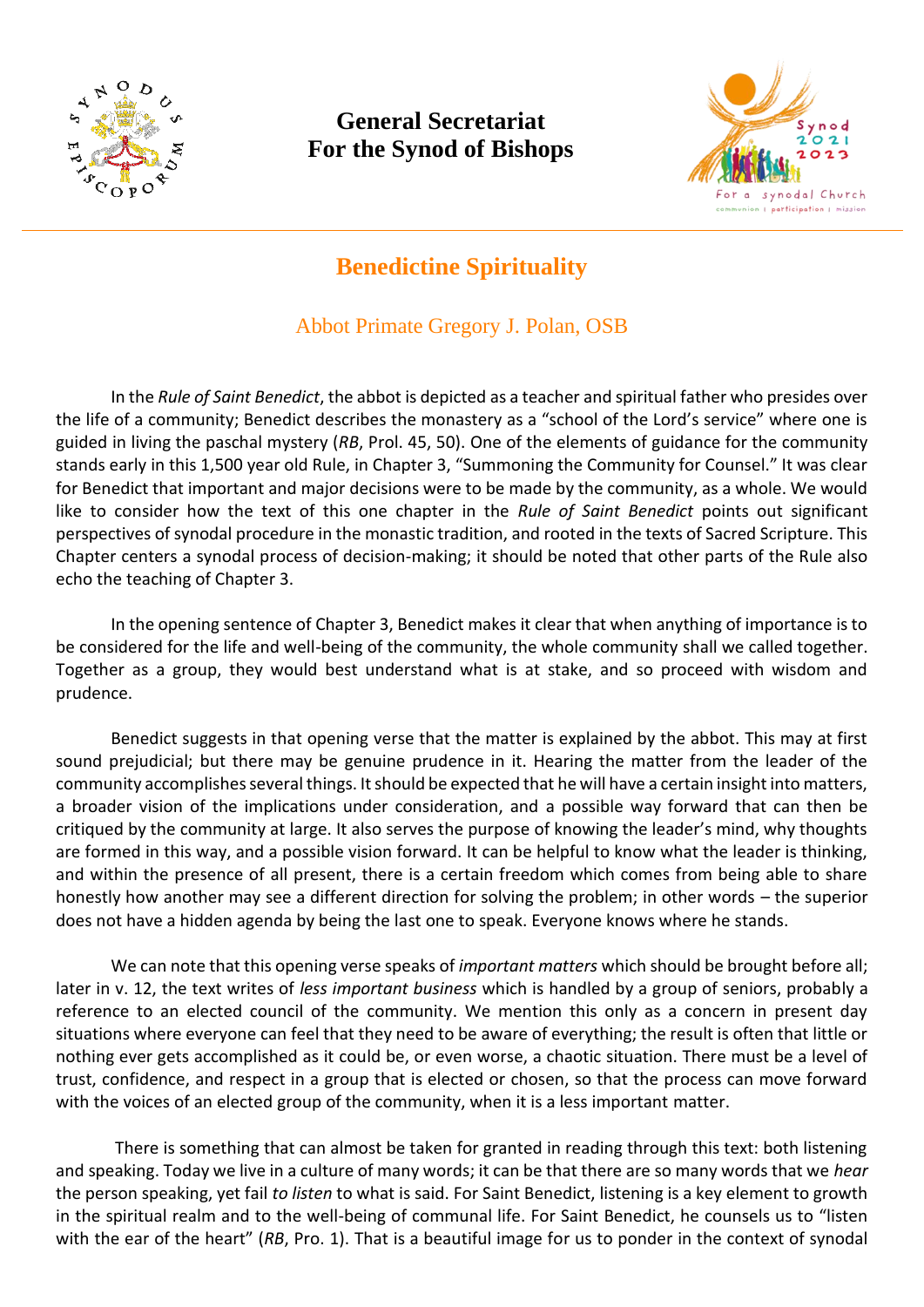discernment. To listen with the ear of the heart is something akin to the practice of *lectio divina*, where we believe we are taking in a word that comes to us from God. If we do that as a practice in our manner of reading the Scriptures, it will become the way that we listen in other contexts of our life. When someone comes to us to discern something important in their life, we listen with a rare receptivity because we believe we can be of genuine help. It is a considerable challenge for us to take on that posture of listening with the ear of the heart. And yet, it accomplishes two things: first, it enables us to hear with a depth that poses questions within us; and second, it values both the person and the message that is being offered us. Benedict will enlarge this notion in Chapter 6 on "Restraint of Speech," or "The Importance of Silence," as an element of spiritual doctrine. Again this is fostered in Chapter 4 on "The Tools of Good Works." There he writes, "Guard your lips from harmful or deceptive speech. Prefer moderation in speech" (*RB* 4:51-52). To listen with the ear of the heart stands as a noble virtue for synodal encounter.

 Saint Benedict counsels that in calling the community together, after listening to what each one has said, the community members are "to express their opinions in all humility, and not to presume to defend their own views obstinately" (v. 4). In the Rule of Saint Benedict, humility carries a whole Chapter (7) of no less than 70 verses, and is thus considered one of the elements of Benedict's spiritual doctrine. In his layout out the importance of humility, Benedict quotes the Scriptures 42 times in this chapter alone to emphasize its importance. There could be a very important connection here between humility and the willingness to listen with an open and obedient heart, because it is in this context that the will of God is manifested. In the synodal process, the openness to what may be revealed in definitely seeking the will of God in a particular situation. How does the will of God manifest itself? The Scriptures tell us in Ps 25:9, "[God] guides the humble in right judgment; to the humble he teaches his way." Humility holds the potential of being able to be the pathway to right judgment in a matter that is seeking an answer or solution. The Book of Proverbs teaches, "When pride comes, disgraces also comes; but with the humble is wisdom" (11:2). Certainly, the synodal process seeks to make decision touched by the wisdom of all the participants bringing their accumulated life experiences, personal judgment, and practiced wisdom.

In this third Chapter of the Rule, Benedict takes special care to note that the reference to *all* who should be heard, writing, "the Lord often reveals what is better to the younger." In a society that favored the voices of elders, this is a special contribution of the manner of community discernment. In 1 Samuel 3, we read the call of the young Samuel to ministry as a prophet. Immediately following the call narrative, the test reads, "Samuel grew up, and the LORD was with him, not permitting any word of his to go unfulfilled" (1 Sam 3:19). In the context of this Scripture passage, a young man is called to reveal God's will to his mentor, Eli, who had lost favor with God because he and his sons had lost their way in following God's precepts. The young can often have a vision that takes the elder generation beyond where it presently stands, seeing with new perspective and insight into contemporary situations. In a Synod, that role of the young might also be extended to those who live on the periphery, the poor and excluded who see things differently from the majority.

On the expectation of obedience in this situation, Benedict makes it clear that this teaching is not only offered to the members of the community, but also to the abbot. Notice how the text reads: "Yet as it is proper for disciples to obey their master, so it is also fitting for the master to arrange everything with foresight and fairness" (v.6). Several times in the Rule, Benedict uses this expression, "with foresight" (*RB* 41:4-5; 64:17).<sup>1</sup> Someone reading the Rule of Benedict would naturally think that, in our day and age, the abbot holds a power that is more than should be given to a human being. However, here we see that he holds the abbot accountable for all of these decisions that come before the community. In his best efforts at listening, the leader of the community stands as the one who is responsible, not only to the community, but also to and before God. In the synodal process, this can take a number of different expressions. Not only

<sup>1</sup> Aquinata Böckman, *A Listening Community: A Comentary on the Prologue and Chapters 1-3 of Benedict's Rule* (College, MN:The Liturgical Press, 2015) 190.